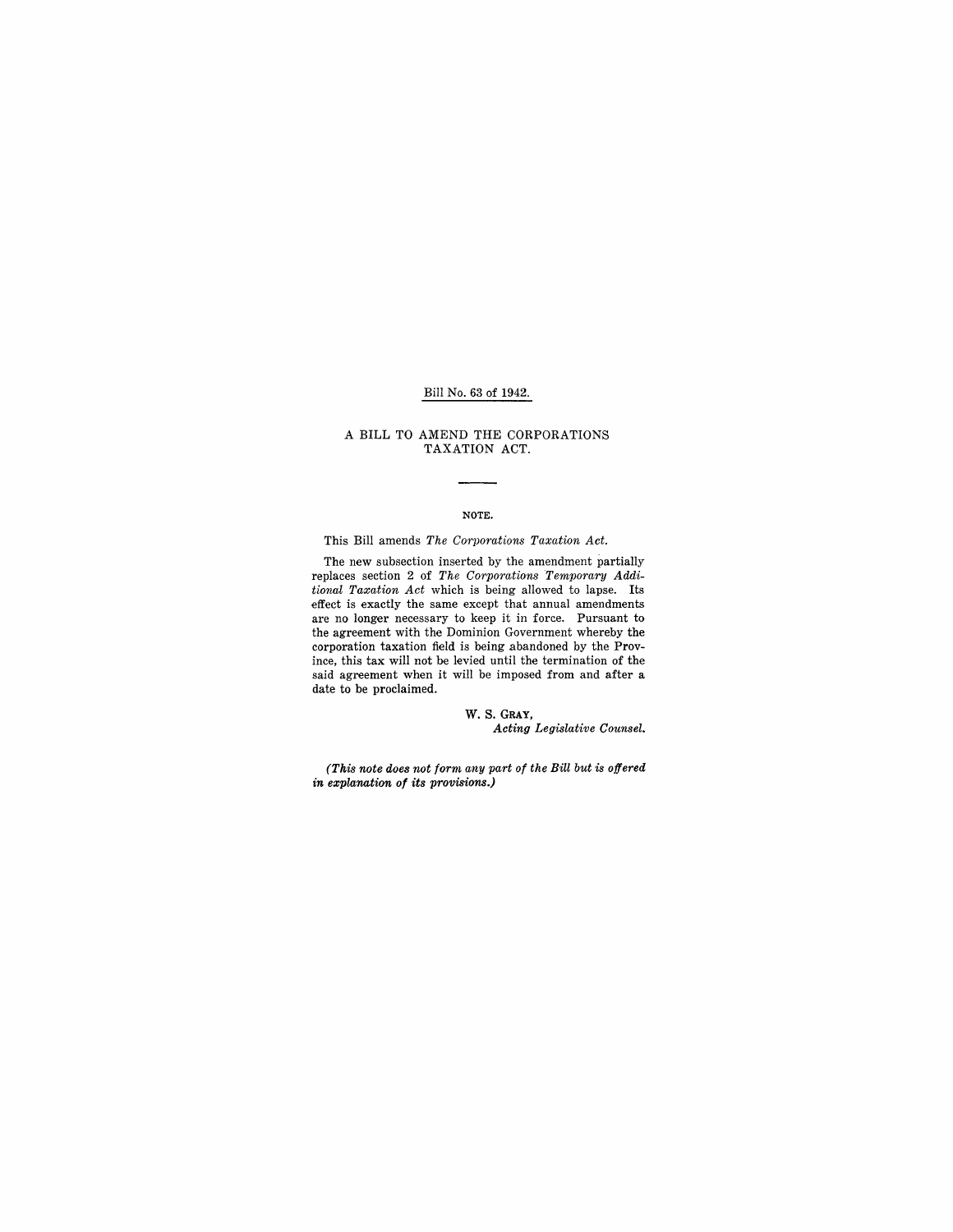## **BILL**

### No. 63 of 1942.

An Act to amend The Corporations Taxation Act.

*(Assented to* , 1942,)

**HIS** MAJESTY, by and with the advice and consent of the Legislative Assembly of the Province of Alberta, enacts as follows:

**1.** This Act may be cited as *"The Corpomtions Taxation Act Amendment Act, 1942."* 

2. The Corporations Taxation Act, being chapter 29 of the Revised Statutes of Alberta, 1922, is hereby amended by adding to section 3 thereof the following new subsection:

"(2) From and after a date to be fixed by proclamation, the taxes payable by any corporation pursuant to sections 7, 9, 10 and 15 shall be increased by an amount equal to ten per cent of the tax so payable."

**3.** This Act shall come into force on the day upon which it is assented to.